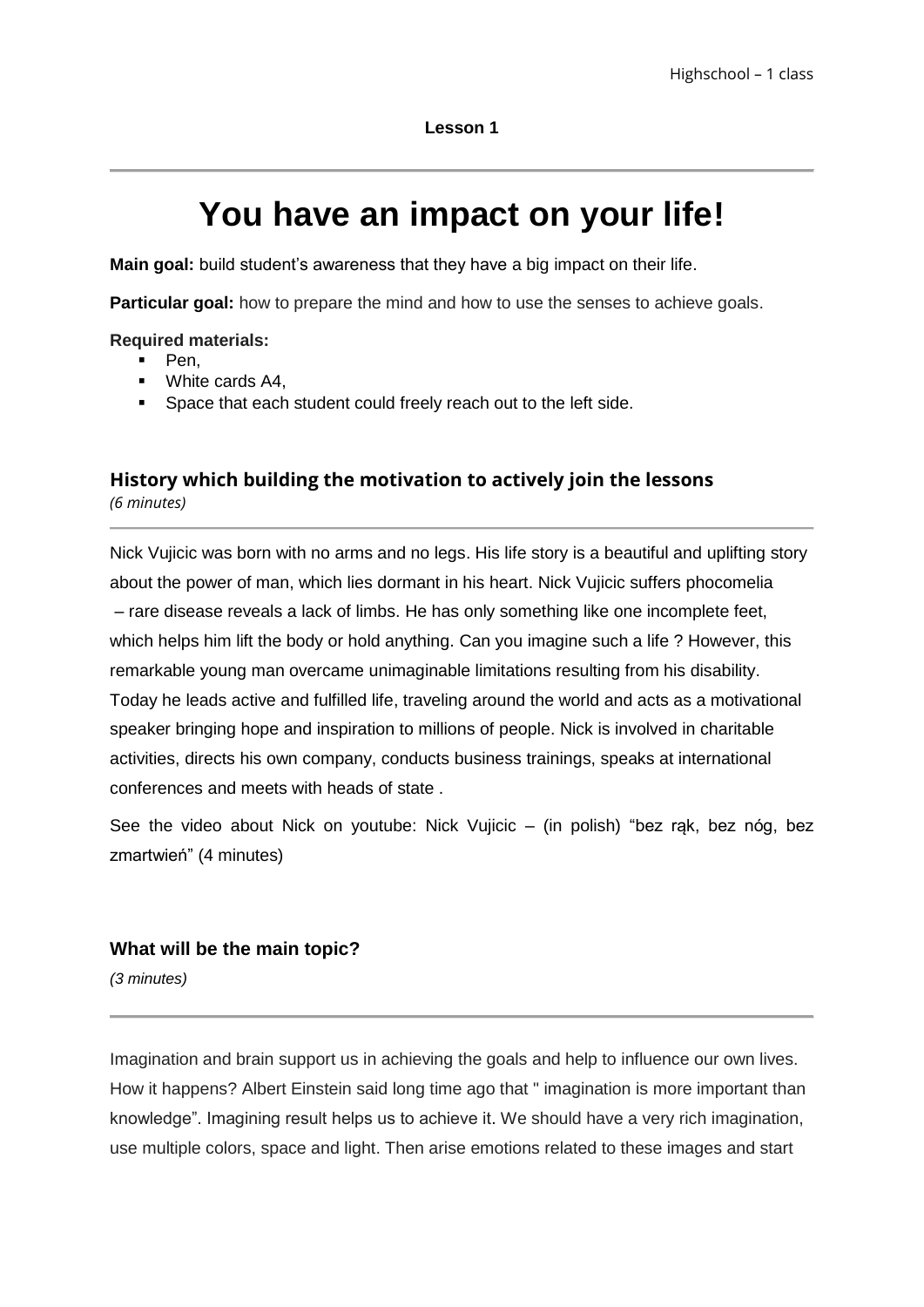motivation. In short, this is how it looks. There are special structures – mirror neurons, which help us to shape brain cells, to make it easier to us to see the results of our goals. This adaptation of the brain is called neuroplasticity. So setting the goals and imagine how it achieved is worth a lot.

### **We practice**

*(20 minutes)*

## **Exercise 1 setting goals at the level of the brain : 10 minutes**

Instructions for the teacher :

First you should test this exercise for yourself and do it very carefully with the instructions.

There is no unnecessary words. Tell the students to carefully listen to the instructions, too.

1. Ask students to scatter around the classroom and to put their feet on the width of the hips.

Each person puts straight left arm in front of him so that it is parallel to the floor. It is important to tell student's that feet should be in the same place all the time "Now, leaving feet still in the same place and motionless, turn the body to the left, pointing as far as you can turn to, until you feel slight tension. Note the point on the wall, which you are pointing. "

2. Ask student's to returned to the starting position, to close their eyes and to imagine themselves as turn again, but this time can turn to far more. How it will be if they could turn out about 30 centimeters more, or maybe 40 centimeters more? Let them feel like very flexible and able to turn the body with ease. What they will say about themselves when they could do it with ease? "It's so easy". Would they be surprised? Remember, say it with quiet relaxed voice.

3. Now ask them to open their eyes and once again physically turned to the left.

First, show it yourself turning on and saying , " See now how far you can turn to , using

the same arm ". Then smile!

4. Ask each person to checked how far turned.

#### Discussion of exercise:

1. Ask: what made that you were able to do it?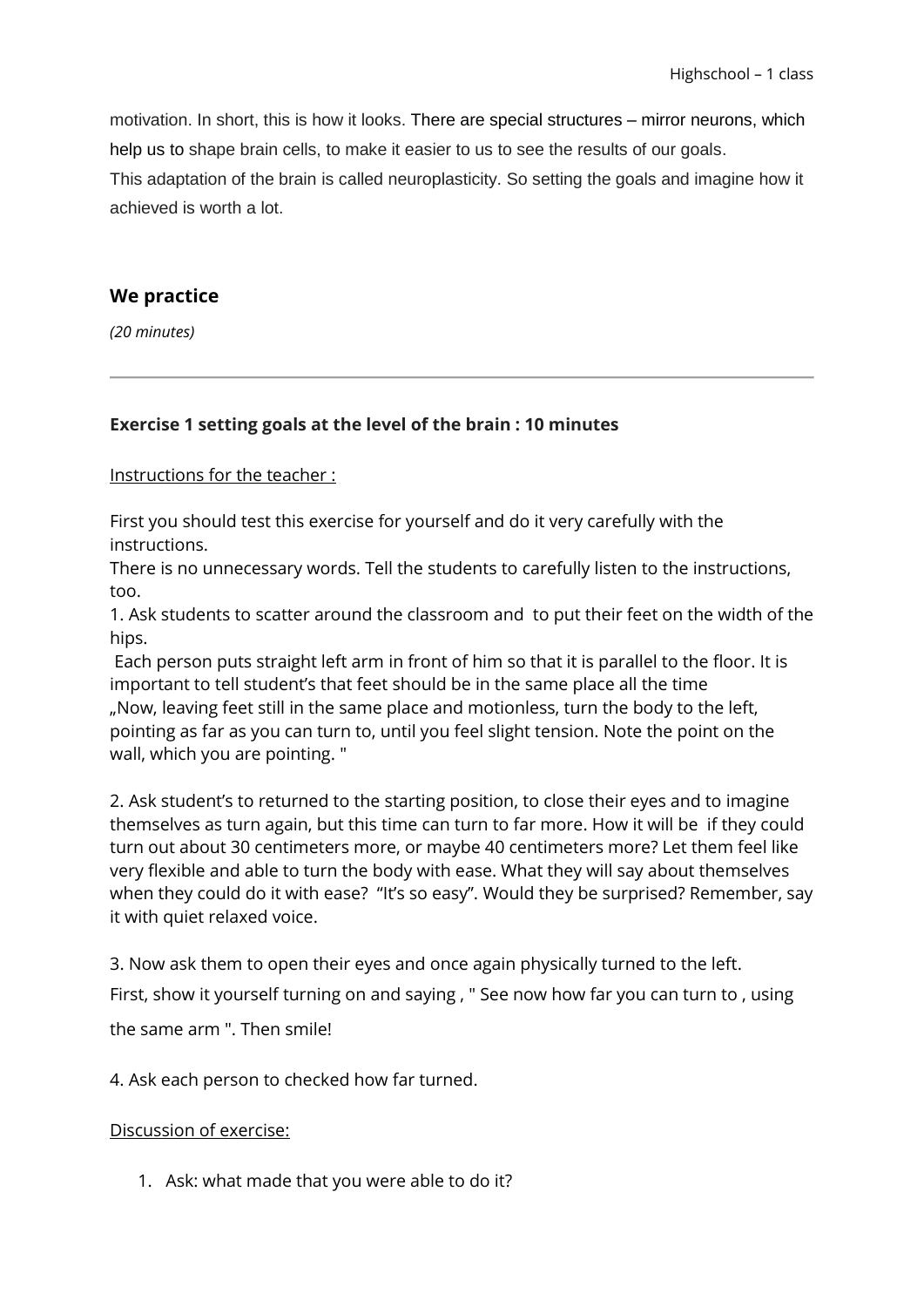- 2. Explain the difference as a result of programming the mind to achieve the same process we call "goal setting". When people do not have achievements in life, it is not the result of laziness, but the lack of appropriate challenges. Before people turned up for the second time gave their subconscious mind (part of the mind that controls the body) set of instructions:
	- by creating an image of their goal
	- feeling that accompanied achieving the goal
	- hear their inner voice talking about achieving the goal

These instructions are treated by the subconscious mind as true.

If someone has not reached the planned effect you should reformulates it as follows: "That's right, it did not work, probably because you did not listen instructions carefully. I asked to imagine how it will be when you turn more, how you will feel and what would you say to yourself. You probably were talking to yourself at this time that you can't achieve this? That's right? Now let's do it again in a new way".

This exercise comes from a book: R. Bolstad, "Transforming communication", Metamorfoza, 2013

#### **Exercise 2. Individual work, written , 10 minutes.**

Consider and answer the questions. Through this exercise you give direction to your thinking on the goals that you want to achieve. The brain develops and changes throughout life, from the moment of birth it is neuroplastic, so it has ability to change/shape. In brief, through proper thinking, relationships with people, you create a new neural connections of the brain that support you in achieving your goals.

- 1. What do you want in life?
- 2. What are you really interested in?
- 3. What is the relationship you want to have in your family?
- 4. What friends you want to have?
- 5. What do you want about your education?